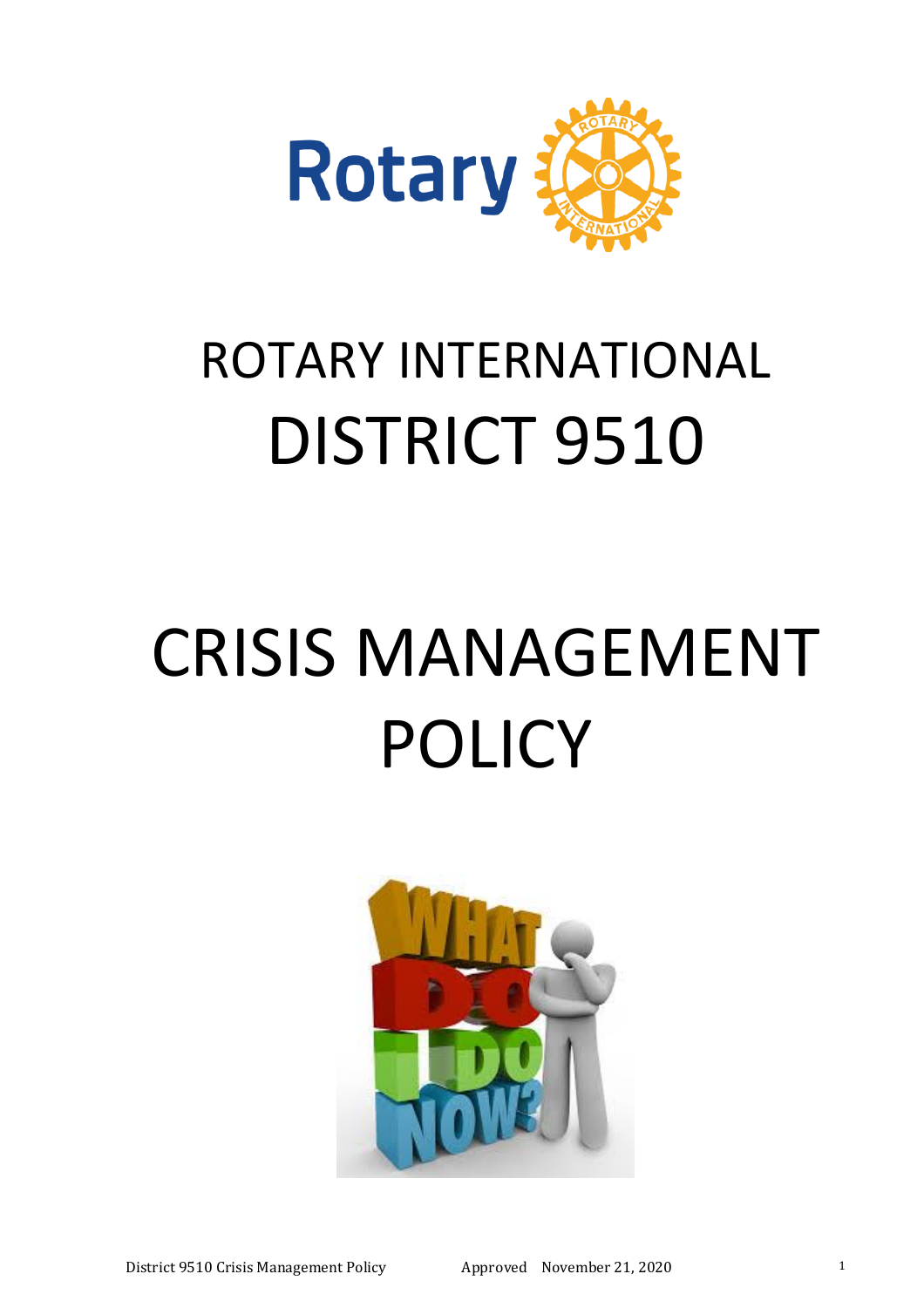#### Contents

| 1.  |                                                                                        |  |
|-----|----------------------------------------------------------------------------------------|--|
| 3.  |                                                                                        |  |
| 4.  |                                                                                        |  |
| 5.  |                                                                                        |  |
| 6.  |                                                                                        |  |
| 7.  |                                                                                        |  |
| 8.  |                                                                                        |  |
| 9.  | What happens if the crisis is Club specific, but the ramifications could impact on the |  |
| 10. |                                                                                        |  |
| 11. |                                                                                        |  |
| 12. |                                                                                        |  |
| 13. |                                                                                        |  |
| 14. |                                                                                        |  |
| 15. |                                                                                        |  |
| 16. |                                                                                        |  |
|     |                                                                                        |  |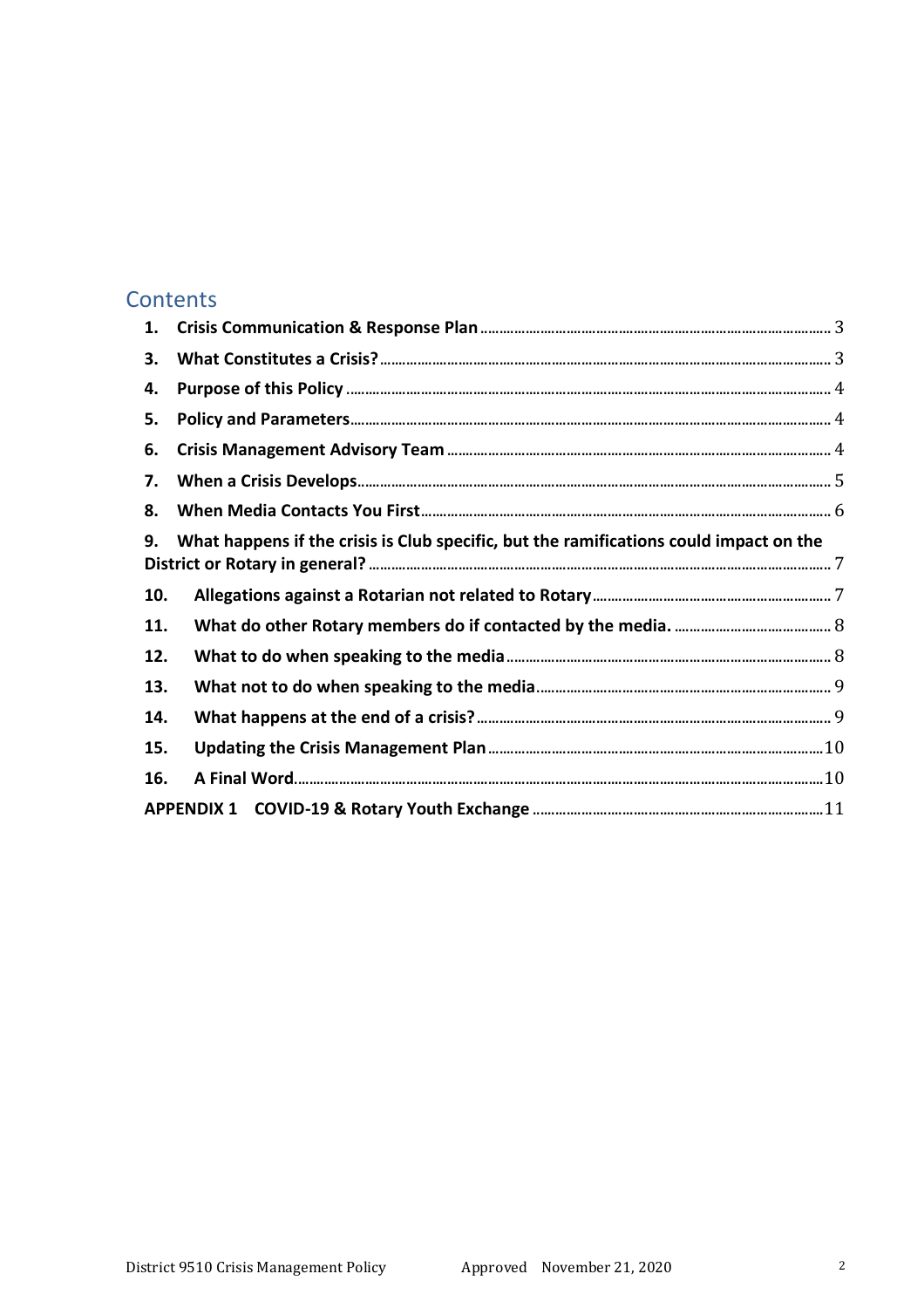## <span id="page-2-0"></span>**1. Crisis Communication & Response Plan**

When crises occur, we are often left wondering who to call first and how to properly respond. We are pleased to now have a plan in place that can be followed to ensure that the matter is handled with the utmost care. You'll want to get familiar with this new resource for clubs.

Note: This document is also available on the District Website

#### **2. Introduction**

Tragedy and crisis can strike at any time. Many types of event could be the cause of a situation that would place a Rotary club officer or board member, an entire club, the District Governor or other Rotarians in a situation that requires their utmost and immediate attention. Examples of such events include a traffic accident, a violent crime, a youth protection issue or a simple case of bad judgment; a natural disaster such as a hurricane, earthquake or flood; or an event caused by an action or inaction of a Rotarian or non-Rotarian.

When such an event occurs, it is important to have a plan in place that can be followed to ensure that the matter is handled with the utmost care. Key objectives are to ensure that those involved in the incident are kept safe, that communication with those who need to know is completed quickly and professionally, and that other action is taken swiftly and professionally when needed.

Additionally, in our internet-driven information age, written and video content can be transmitted in a matter of seconds, which makes it important that when a crisis erupts, our Rotary district responds with a clear message, presented honestly and in a timely manner.

## <span id="page-2-1"></span>**3. What Constitutes a Crisis?**

A "crisis" for the purposes of implementing the Rotary District 9510 crisis plan is an unanticipated, unusual event or occurrence arising out of, or closely related to, a Rotary Club project, event, or program that results in, or is likely to result in, physical or psychological harm, serious injury, or death to a participant, or that is or can be detrimental to the public image of Rotary.

Examples include a death or injury stemming either from natural disasters impacting a Rotary project, event, or program (such as fire, flood or earthquake) or human caused (such as accidental or intentional mass casualty event). A "crisis" can include suspected illegal activities where the victim or suspected perpetrator is a Rotarian, a Rotary club, or the District; or other event that involves a Rotarian, a Rotary club, or the District that impacts persons or property in a substantial, negative manner.

These events may include youth involved in Rotary functions and activities, such as RYLA students, Interactors and Rotary Youth Exchange students. Such youth programs have carefully designed youth protection plans that take precedence over this plan and that are to be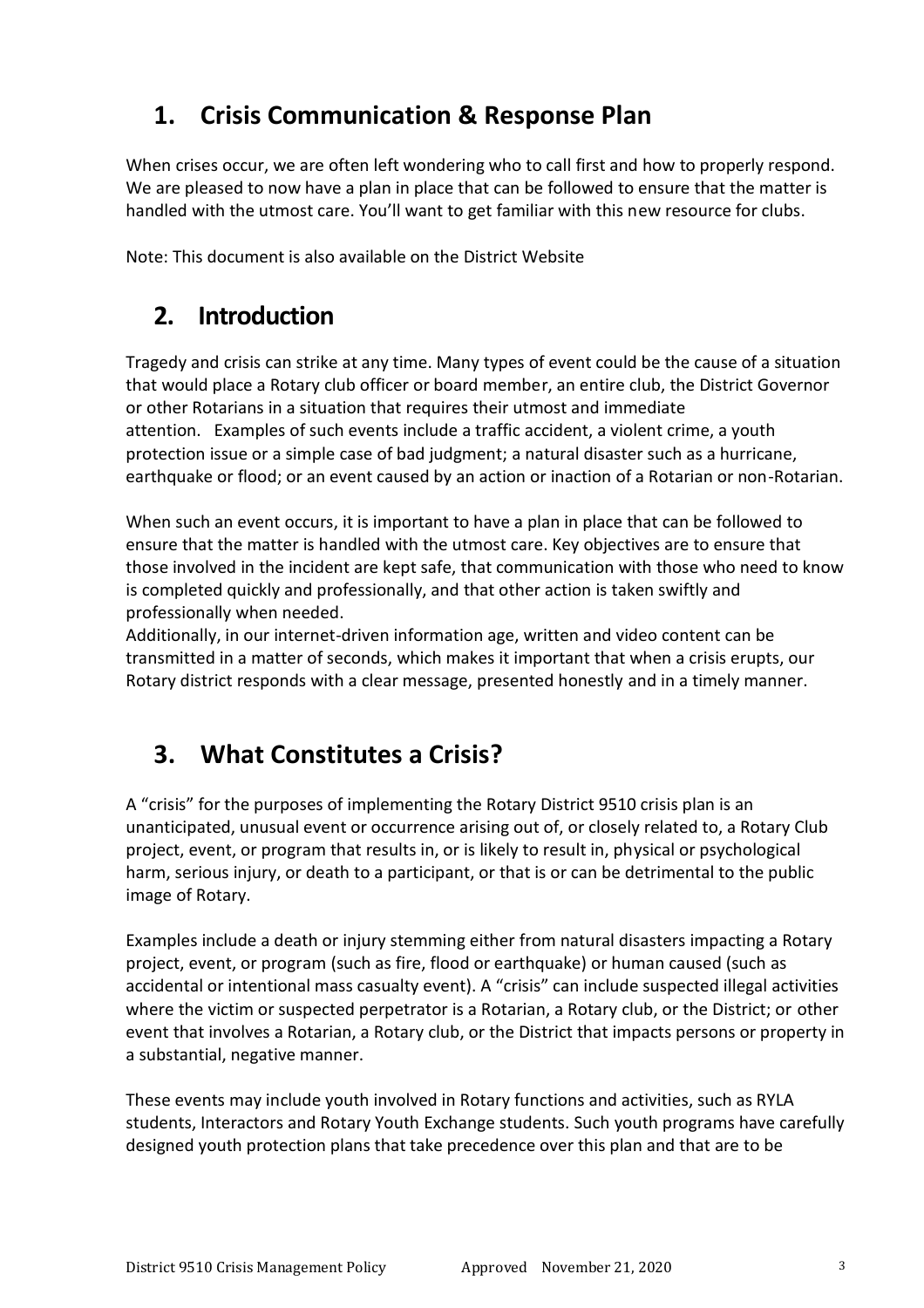followed prior to implementing this plan. Refer to the District 9510 Youth Protection Policy on the District 9510 website.

#### <span id="page-3-0"></span>**4. Purpose of this Policy**

In the event of a "crisis" it is imperative to operate pursuant to established guidelines to ensure the communication of accurate, timely, and consistent information to Rotarians and the public, and to provide for the immediate care and protection of all individuals involved in the situation, as well as their families.

It is always the policy of District 9510 to deliver the highest level of transparency and cooperation consistent with applicable law and government policy.

#### <span id="page-3-1"></span>**5. Policy and Parameters**

- 1. The District Governor currently in office is the only officer of Rotary International in the District. As such, he or she is the main contact between the District and RI and between the District and the Club, event or activity manager of the Rotary activity involved when a crisis occurs.
- 2. The District Governor holds final responsibility for Crisis Management in District 9510. In the absence of the District Governor, or in the case of his or her inability to act, then, the following individuals, in the order listed, shall hold final responsibility:
	- a. The Immediate Past District Governor
	- b. The Vice Governor
	- c. The District Governor-Elect
- 3. The District Governor will annually appoint a Crisis Management Advisory Team as part of the District Leadership Team to provide support and guidance as needed.
- 4. Only the District Governor or his/her designate as set forth in paragraph 2, above, will activate the Crisis Management Advisory Team, or individual members of the team, when required.
- 5. An individual Rotary club's president or designee will represent an individual club if the incident requires, as requested by the District Governor.

#### <span id="page-3-2"></span>**6. Crisis Management Advisory Team**

The Crisis Management Advisory Team appointed by the District Governor each year will consist of:

- 1. The District Governor as Chair
- 2. The District Governor-Elect
- 3. The Immediate Past District-Governor
- 4. The District Vice-Governor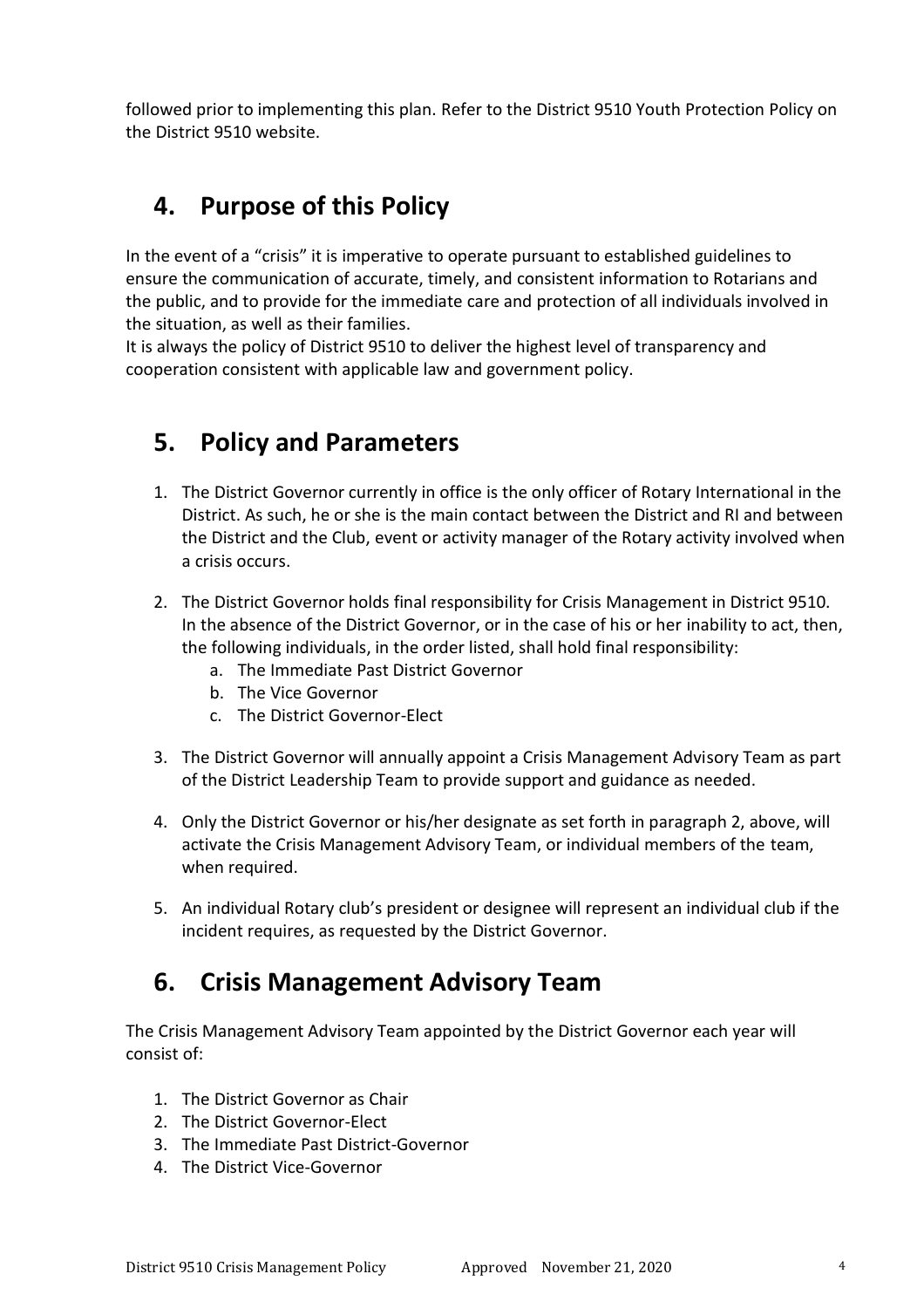- 5. The District Youth Protection Officer
- 6. An attorney at law who is familiar with local law and can give immediate advice as to confidentiality, potential legal action and liability
- 7. The District Public Image Chair
- 8. A district Spokesperson who may serve as liaison to the media.

In addition, others may be asked to serve on the Crisis Management Team for a specific incident as required and determined by the District Governor:

- 9. The Area Governor, if the incident reported happens in a distant community where local presence is important
- 10. The chair of the committee responsible for the activity where the incident originated, if applicable
- 11. Others at the request of the District Governor, including the District-governor Nominee.

#### <span id="page-4-0"></span>**7. When a Crisis Develops**

- 1. The Rotary club president or other Rotarian who becomes aware of a crisis shall immediately contact and consult with the District Governor. If the District Governor is not available, the next person on the list of designated individuals with final responsibility for that year is contacted in the order listed. *All youth program staff shall follow the detailed reporting procedures of their individual program.*
- 2. The District Governor or designee determines the need to consult the crisis management team and decides if the team or certain members of the team should be activated. The District Governor has sole discretion as to which members of the team, if any, should be activated.
- 3. In situations requiring law enforcement or other emergency service involvement, the Crisis Management Team will cooperate with law enforcement in all respects and follow the direction of responsible law enforcement and emergency officials.
- 4. The District Governor will contact Rotary International and the RI Director.
- 5. The District Governor will confirm that law enforcement has been contacted, if applicable and not already involved.
- 6. The District Governor will designate a Rotary incident spokesperson. This should be someone who is on top of the issue, communicates well, and is comfortable interacting with the media.
- 7. The District Governor will ask presidents and assistant governors to communicate appropriate and approved information to affected clubs, and instruct all Rotary club members to refer press inquiries to the spokesperson.
- 8. The District Governor may communicate with Assistant Governors, District Leadership Team members, clubs and/or individual Rotarians if needed.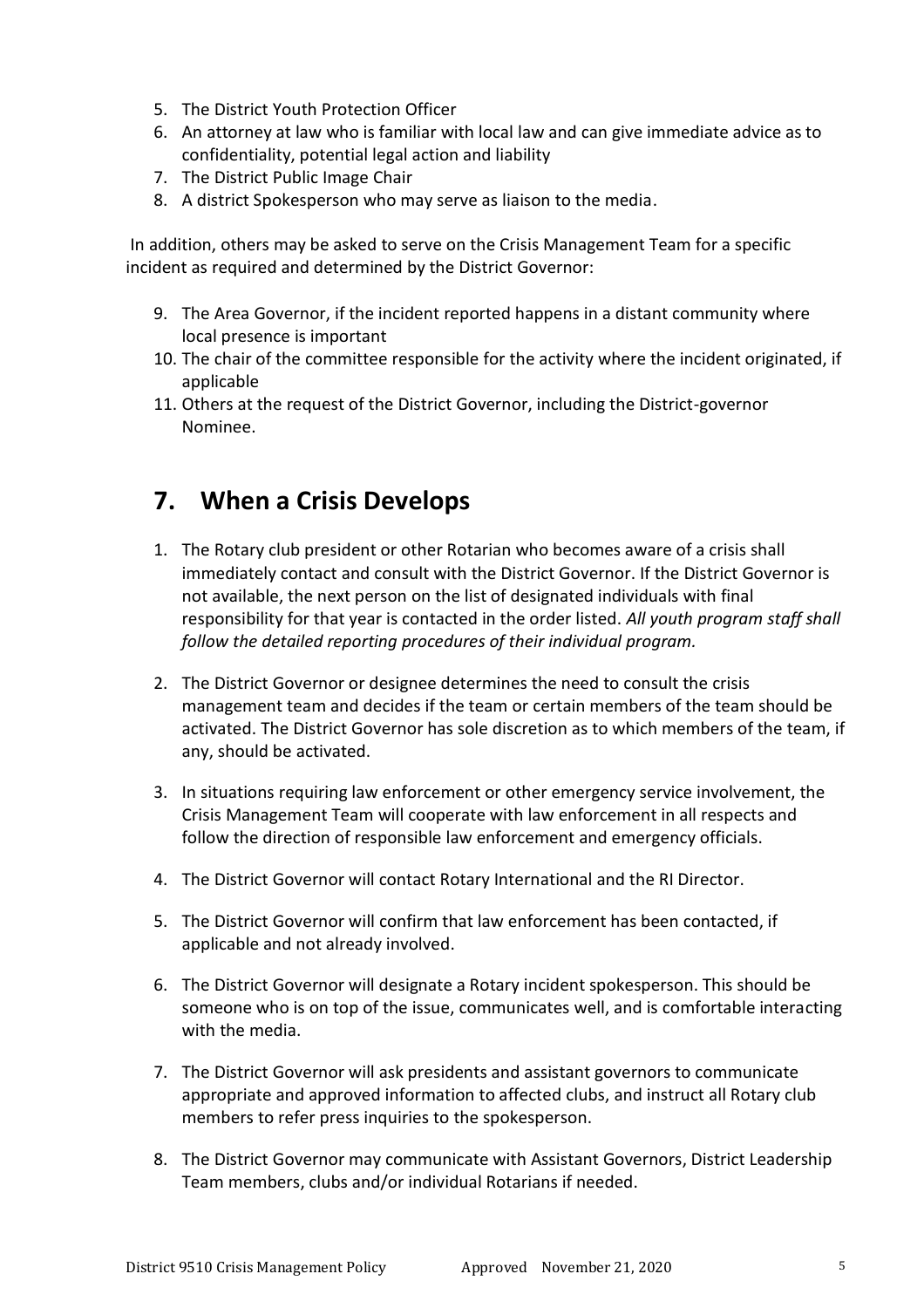- 9. The District Governor will direct the Spokesperson to prepare a statement that accurately states the facts, expresses Rotary's position, and conveys the appropriate tone (sympathy, apology, commitment, etc.) and develop key messages to help the spokesperson convey Rotary's position consistently and accurately. The spokesperson will update the statement as needed.
- 10. The District Governor will seek further assistance from RI regarding media inquiries as needed.

#### <span id="page-5-0"></span>**8. When Media Contacts You First**

If a Rotary club president, event or activity chair or some other Rotarian is contacted by the media, please keep the following guidelines in mind:

- 1. Follow the protocols set out above. Do not issue a statement or make any comment to the media other than referring them to the appropriate Rotary spokesperson.
- 2. Immediately contact the District Governor or designate, even if in doubt of the urgency or importance of the matter. Let those responsible make the decisions as to urgency and importance.
- 3. Immediately refer any media contact to the District Governor, or in an on-going situation, designated District Spokesperson. If you need time to confirm or determine the District Governor or Spokesperson's contact information, tell the reporter you will call back promptly.
- 4. Respond to all media inquiries promptly, but unless specifically authorized to communicate with the media, they should be referred to the designated Rotary spokesperson. Ignoring media can contribute to unnecessary speculation, but it is the responsibility of the District Spokesperson to communicate the facts and positions of Rotary to the media. If you are not the District Spokesperson, relay the contact information to the Spokesperson.
- 5. The District Governor and/or Spokesperson will be completely honest and truthful, will not say anything he/she is unsure of and will not cover up or make excuses.
- 6. The District Governor or Spokesperson will represent Rotary. When they speak, they ARE Rotary. No personal observations or speculations will be issued.
- 7. Monitor the media's local coverage of the issue for accuracy and tone. If Rotary is misrepresented, let the Spokesperson know who will convey the concern to the District Governor for action, if needed.
- 8. Remember that nothing said to the media is "off the record".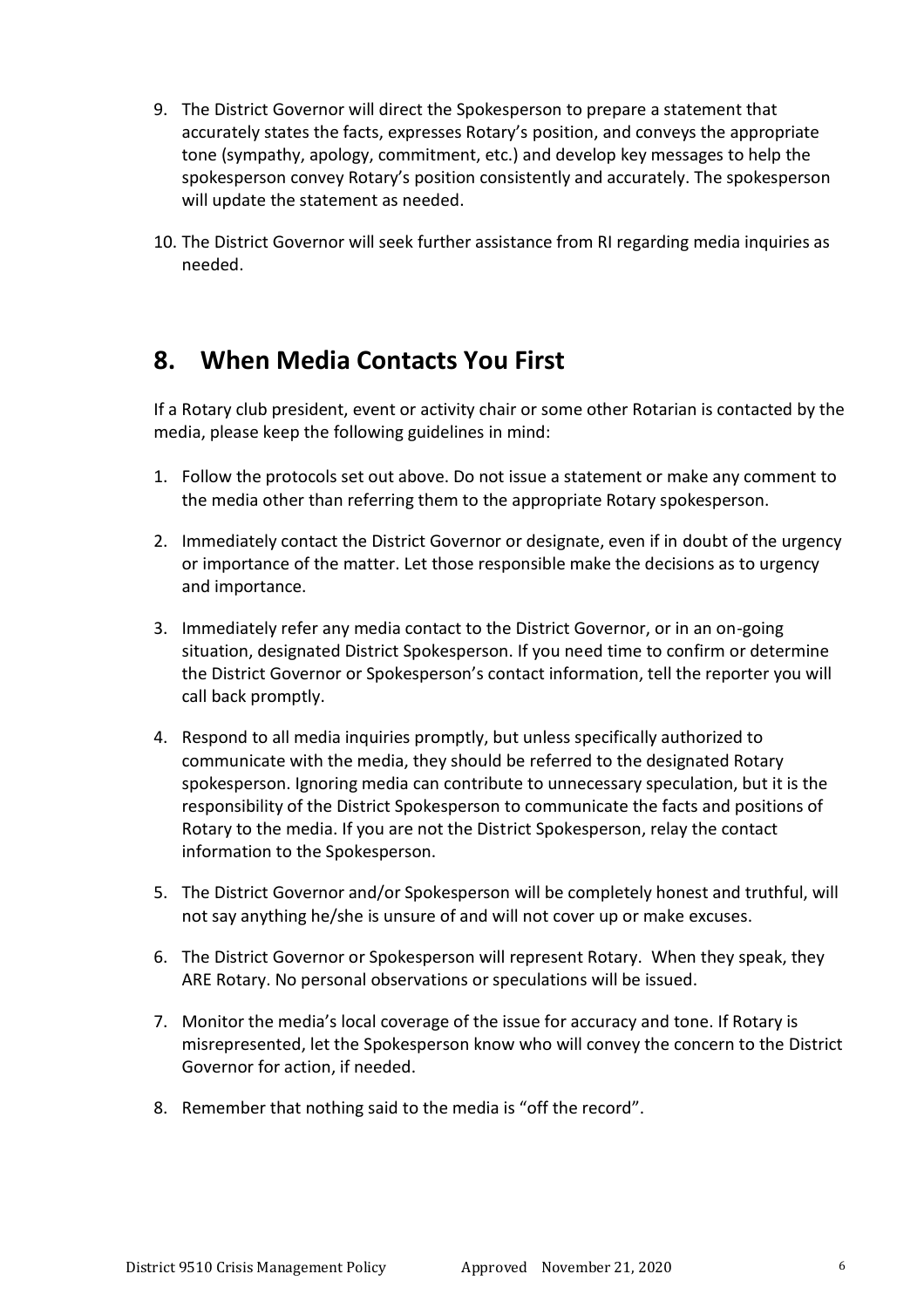## <span id="page-6-0"></span>**9. What happens if the crisis is Club specific, but the ramifications could impact on the District or Rotary in general?**

- 1. The Club President should determine whether the crisis or dispute goes beyond the Club and cannot be handled using the official procedures for arbitration and mediation as outlined in Article 16 of the Standard Rotary Club Constitution. District Governors do not have the authority to make decisions for the Club or to be a "judge" in Club disputes.
- 2. The Club President should notify the District Governor immediately if there are wider implications of the dispute or crisis.
- 3. The District Governor will negotiate with the Club President on who should be the spokesperson during the crisis.
- 4. The Club President and spokesperson should work with the District Crisis Management Team.
- 5. All Club members should be briefed on the crisis and requested not to talk to the media and to direct all enquiries through the Club spokesperson or the spokesperson of the District Crisis Management Team.
- 6. The District Crisis Management Team, through the District Governor, will be available to provide advice and support to the Club President and spokesperson.
- 7. Gather all facts and keep an accurate record of all events and all communications

#### <span id="page-6-1"></span>**10. Allegations against a Rotarian not related to Rotary**

- 1. When it is brought to the attention of the club that a Rotarian has allegedly committed conduct not related to Rotary (whether charged with a criminal offence or not) which has the potential to bring Rotary into question or disrepute, the Rotary club president or other Rotarian who becomes aware of a crisis shall immediately contact and consult with the District Governor.
- 2. As a rule, whilst everyone likes gossip, members of Rotary should remember the Four Way Test and adhere to the principles of natural justice. In that regard the following principles apply:
	- a) Do not discuss with other members until such time as you have spoken with the individual in question.
	- b) Obtain their position with respect to the alleged conduct. Do not discuss the matter with anyone further in the club than is necessary.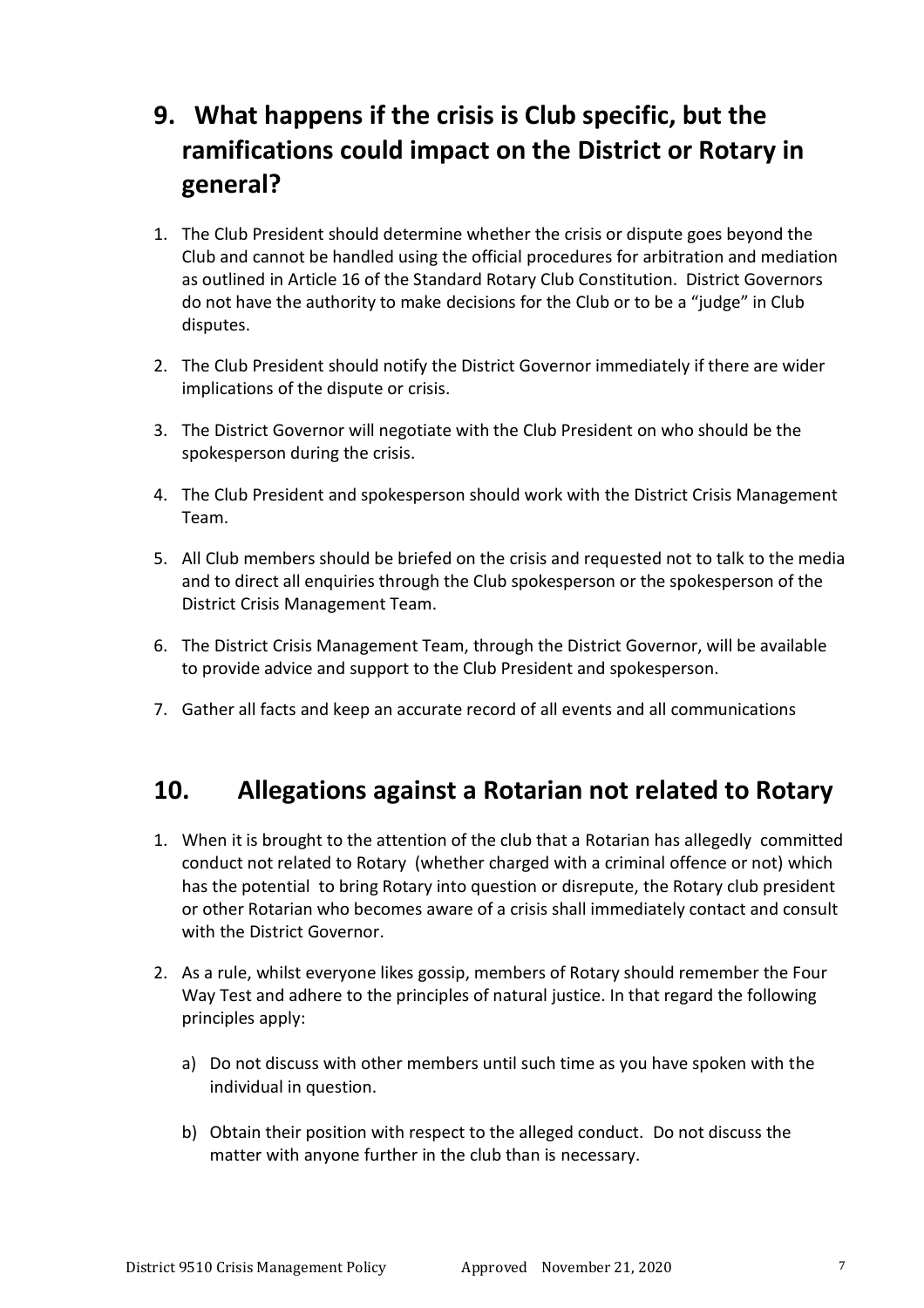- c) If the alleged conduct has already been disseminated amongst members of the club generally, then the individual may want the opportunity to put his or her side or response to the allegations to the club, although in doing so not to be defamatory about the person who made the original allegations.
- d) Rotary should avoid becoming embroiled in defamation claims for circulating defamatory material. This could be dealt with on an individual by individual basis, as some people may not want the allegations spread further.
- e) If the person been charged with a criminal offence you may not immediately seek to do so, but you could ask the member to standdown from any leadership roles until such time as the matter is resolved, but you may wish to keep the individual as a member on the basis that under Australian law you are innocent until proven guilty.
- f) If the person is ultimately, following a trial or by virtue of a guilty plea, convicted of the offence, the board could decide to have them removed from the club altogether. In exercising this power, the club board would take into regard the nature of the offence and the impact to the reputation of the Rotary club and Rotary more widely.

## <span id="page-7-0"></span>**11. What do other Rotary members do if contacted by the media.**

- Assure the person you are speaking to that you will pass the enquiries on to an informed spokesperson who will contact them as soon as possible.
- Try not to be drawn into conversation about the crisis.
- Don't give personal opinions on information presented to you by the media.
- Contact the Club President about the matter.

#### <span id="page-7-1"></span>**12. What to do when speaking to the media**

- Find out:
	- $\circ$  Who is calling
	- o What media outlet or organisation they represent
	- o Their direct contact details
	- o What they want to know
	- o When is their deadline
- Focus on the key messages given by the District Crisis Management Team.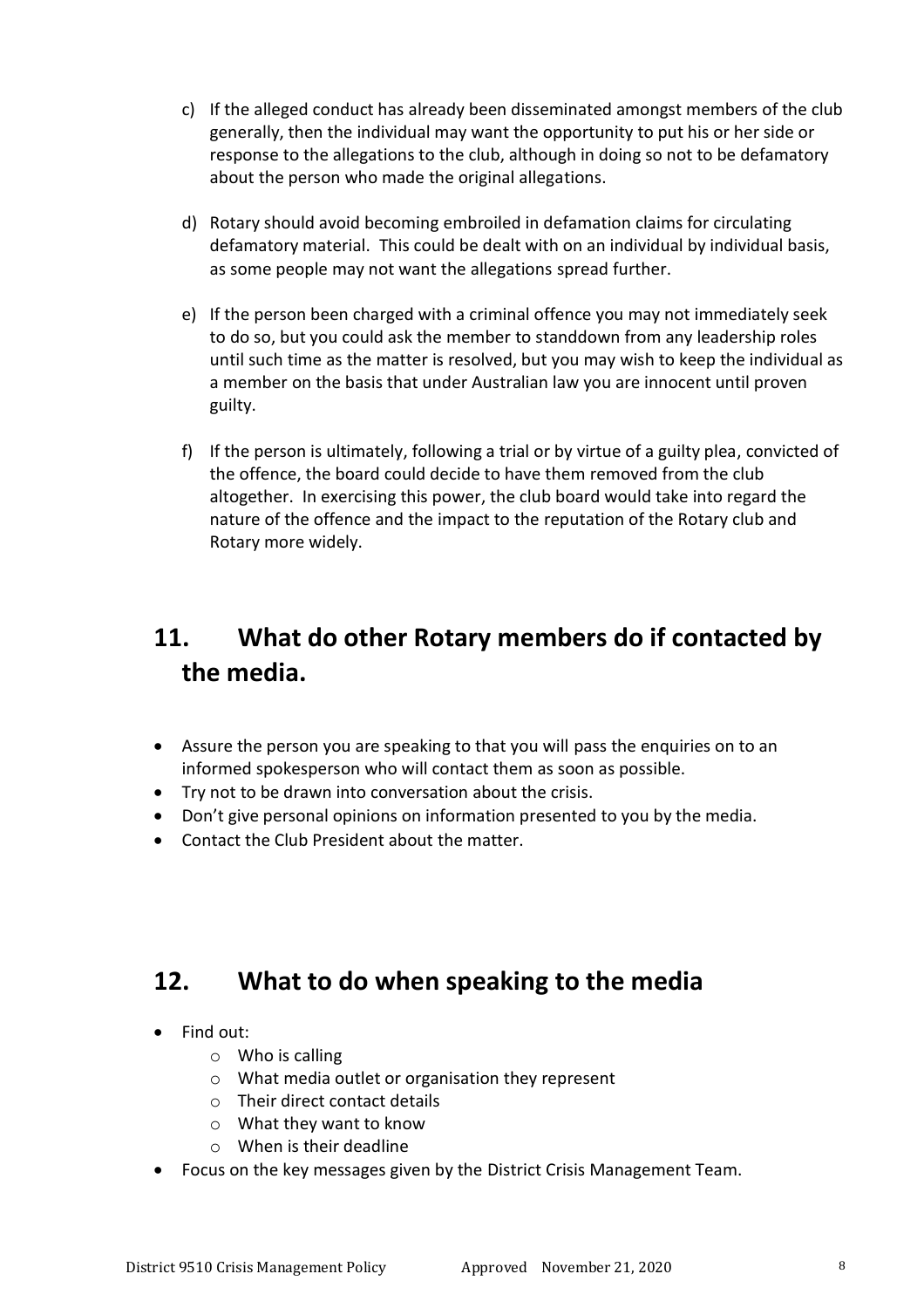- Limit the key communication to 2 or 3 statements.
- Be completely honest and sure of what you are saying.
- Release as much information as you can in a statement rather than making "off the cuff statements".
- If you don't want something reported, don't say it!
- Acknowledge any concerns.
- Explain that you are investigating causes and doing what you can to address the situation.
- Remain pleasant and as accommodating as possible.
- Be organised before you communicate with the media.
- Speak in short, simple sentences. Each statement has the potential to be a headline tomorrow.
- Strengthen your main message with a short personal and relevant story.
- Emphasise Rotary is cooperating fully if there is an enquiry.
- Demonstrate positive voice tone and body language. Show emotions such as sympathy, concern, understanding or regret-whatever emotion is appropriate.
- At the end, thank the journalist and offer to be available for any follow up.
- Monitor the media coverage of the crisis. If facts are misrepresented, inform the media through a polite call or letter to the Editor.

#### <span id="page-8-0"></span>**13. What not to do when speaking to the media**

- Never respond with "No comment". If you can't answer a particular question then explain why. For example: Sorry, but that matter is now part of an official investigation.
- Never refuse to speak to the Press
- Don't ignore or delay the media-it can contribute to negative speculation.
- Don't panic.
- Don't make any "off the record" comments. The interview is not over until the journalist leaves or hangs up.
- Don't speculate or give opinions-stick to the key facts.
- Avoid mentioning or responding to rumours.
- Avoid Rotary jargon and acronyms.
- Don't repeat the negative part of a question. Change to a positive.

#### *Example Question: Did the Club fail to provide adequate checks on the host parents of the exchange student?*

#### *Response: The safety of our exchange students is of the highest priority*.

- Never cover up or make excuses.
- Avoid coming across as defensive, nervous or hostile

#### <span id="page-8-1"></span>**14. What happens at the end of a crisis?**

• Additional follow up matters will be directed and monitored by the District Governor.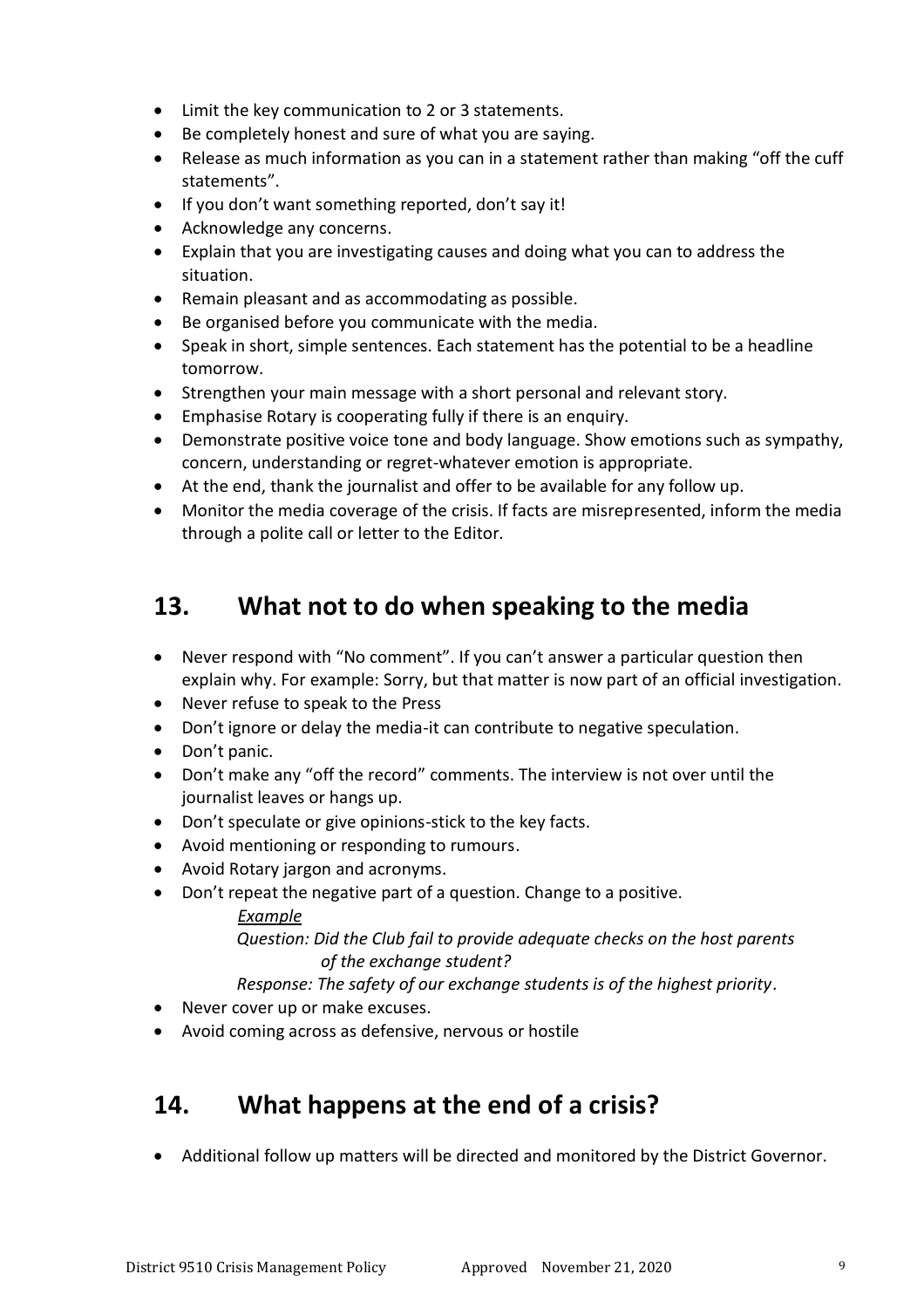• Within 1 month of the completion of the crisis the District Governor will meet with the District Crisis Management Committee to evaluate the effectiveness of the management of the crisis and to make changes to any procedures in the Crisis Management Policy that prove necessary.

#### <span id="page-9-0"></span>**15. Updating the Crisis Management Plan**

It is important to review the crisis management plan regularly. The plan shall be updated as follows:

- Annually prior to the start of the new Rotary year by *{insert date}*.
- Following any changes to leadership or other youth protection policies.
- As a result of recommendations from a debriefing following a resolved crisis, a crisis simulation, or a narrowly avoided crisis.

## <span id="page-9-1"></span>**16. A Final Word**

Remember: Clubs, district committees and individuals are *NOT* to handle any crisis alone! District 9510 and Rotary International have first responders who can relieve you of the worry of facing the media when your attention is needed dealing with the actual crisis. The District Governor may decide what is the most appropriate course of action. Contact your DG as soon as a crisis develops.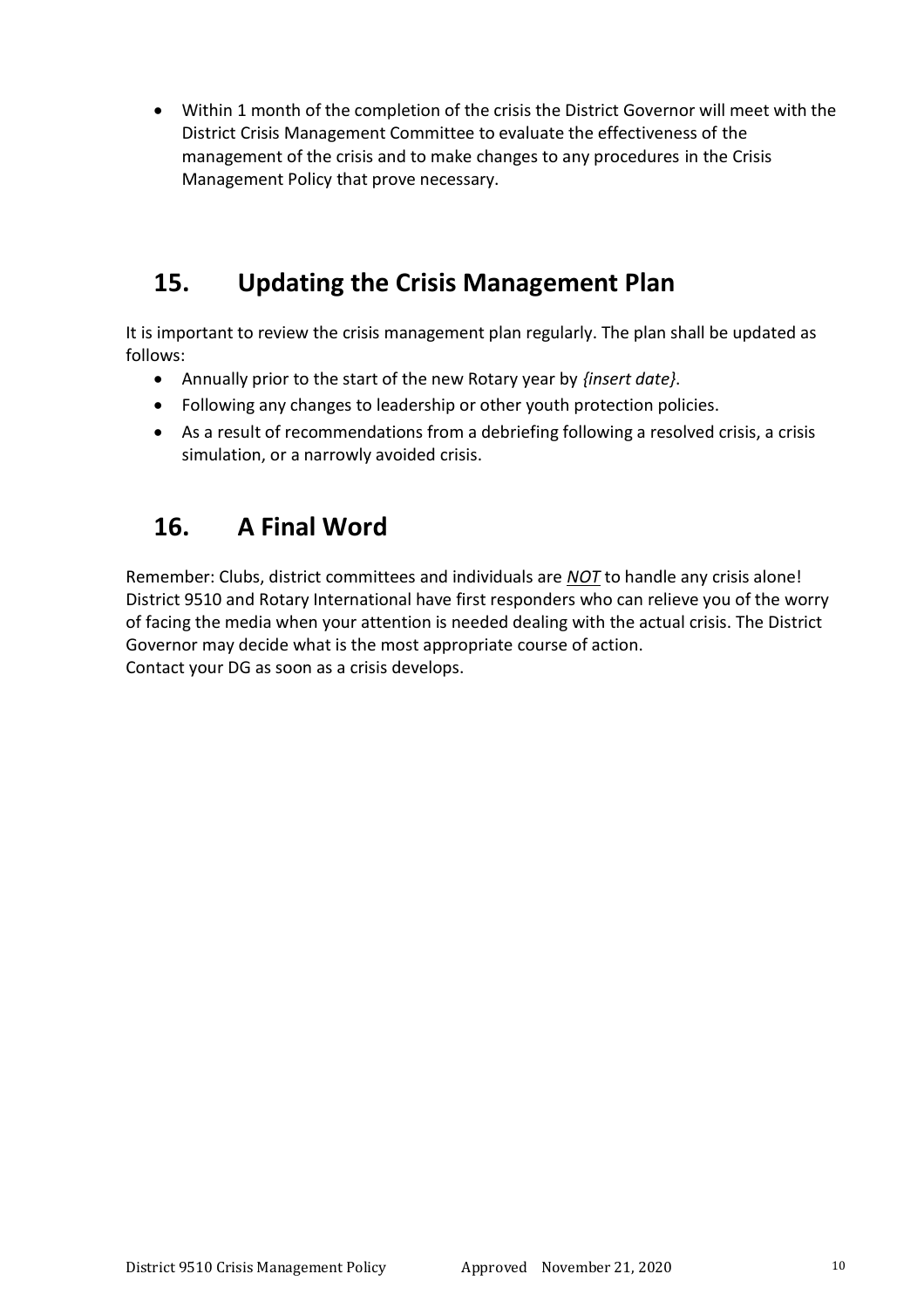## <span id="page-10-0"></span>**APPENDIX 1 COVID-19 & Rotary Youth Exchange**

The Board of Directors of Rotary International have taken some very important decisions regarding Rotary Youth Exchange. In response to the COVID-19 pandemic, the Board have made several important decisions to limit or suspend Rotary activates that require travel or inperson meetings, including meetings of the Board and Trustees, Institutes, and appointment of President's Representatives. They also acknowledged that student safety is Rotary's top priority and as such requested the general secretary to prepare a risk assessment for conducting Rotary Youth Exchange and continue to monitor the uncertainty related to COVID-19 globally, especially as it relates to international travel, school delays and closures, and the ongoing or increasing risk of infection.

#### **Please review the following decisions carefully and share with anyone involved in Rotary Youth Exchange in your district.**

#### *DECISION:* The Board (November 2020)

in response to the global COVID-19 pandemic, agrees that the health and safety of all participants in Rotary programs is of paramount importance and with this in mind adopts the following guidance specific to Rotary Youth Exchange, subject to review by the Board on an on-going basis:

1. All districts are strongly encouraged to arrange for the return of students currently on exchange in countries that are or may become impacted by COVID19 as soon as it is determined to be possible and safe to do so after consulting travel advisories and guidelines issued by their embassies or consular offices, international public health agencies like the World Health Organization, and local health authorities for the latest and most relevant information.

2. Districts are strongly encouraged to voluntarily suspend long-term Rotary Youth Exchange in the 2020-21 Rotary year, especially where the district cannot reasonably assess the risks related to COVID-19 and/or does not already have an emergency risk management plan in place.

- 3. Districts may not conduct long-term or short-term Rotary Youth Exchange through 30 June 2021, and before administering exchanges must follow additional safety measures, including:
	- Districts must be certified;

• Travel must be permitted between countries, and the administration of the exchange must not be in conflict with the host and/or sending district's government's or government health authority's recommendations for travel or student exchange activity;

• All parties (sending and host districts and parents/legal guardians) must agree in writing to a procedure detailing how decisions for terminating an exchange and repatriating a student will be made and carried out in the event the virus resurges and poses risk to student safety or volunteers at any point during the exchange;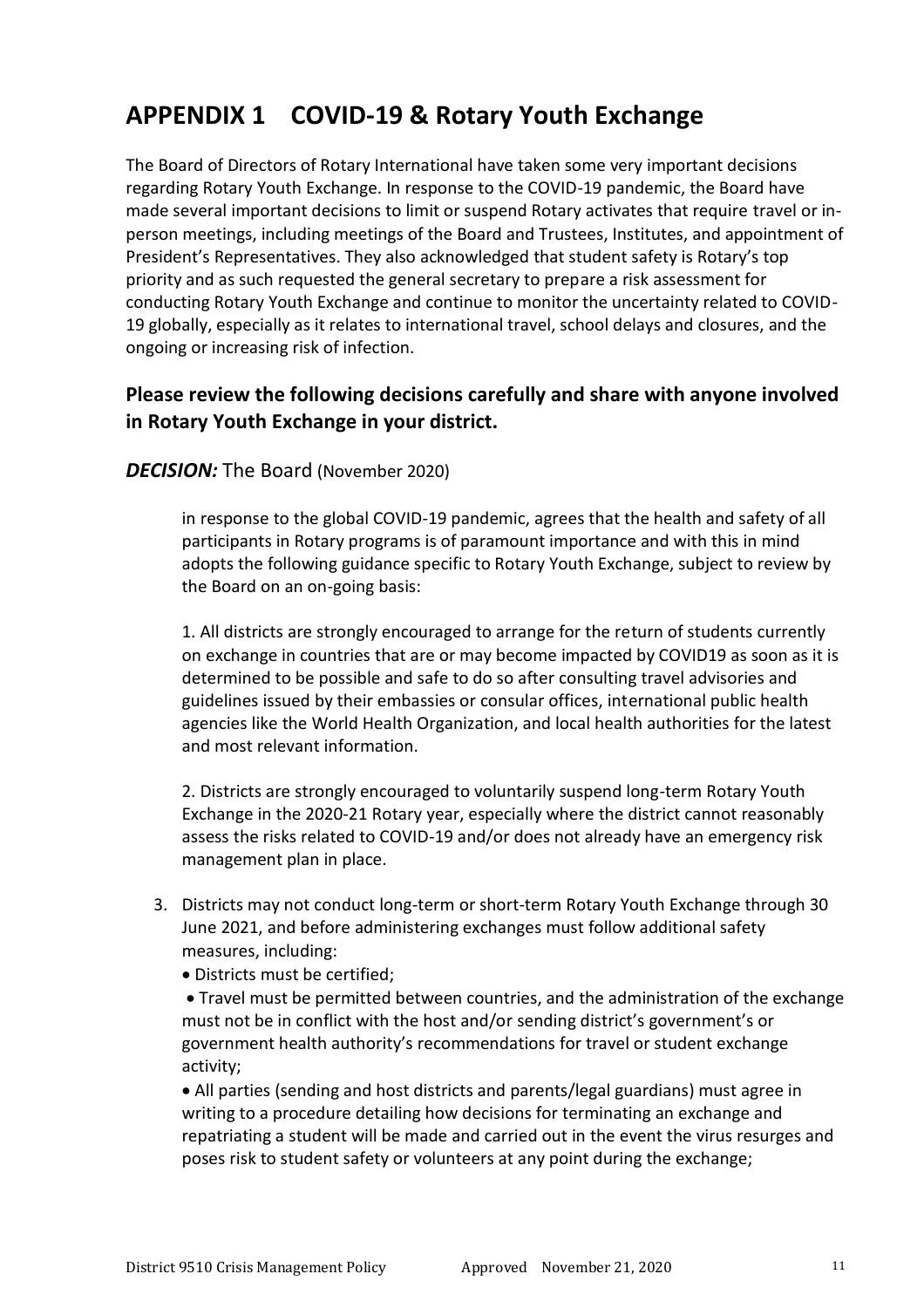• All parties (sending and host districts and parents/legal guardians) must agree in writing to a plan outlining who shall assume financial responsibility for covering costs or reimbursements associated with cancelling an exchange early, including but not limited to flight/travel rebooking fees, emergency repatriation, tour cancellations, program fees, etc.;

• Districts must have a crisis management plan in place that includes specific provisions related to health emergencies and disease outbreaks (i.e. COVID-19), and incorporates the following:

- The crisis management plan must be reviewed and/or developed in consultation with a local health authority;
- Each district must have procedures to monitor health and safety developments related to COVID-19, such as travel restrictions and quarantine measures impacting both inbound and outbound students;
- A comprehensive communications plan to:
	- 1) ensure consistent communication between volunteers, students and parents, host families, and RI about important developments related to COVID-19, and
	- 2) allows program leaders to quickly locate and communicate with all parties in the event of an emergency;
- A procedure for repatriating students or ensuring their safety in the event quarantine measures or travel restrictions are implemented during an exchange;

• The district must be able to ensure students can remain in the country legally under valid visas and without disruption to student travel insurance coverage should new travel restrictions prohibit students from returning home as expected;

• Districts must be able to provide proper medical care in the event a student contracts the virus or falls ill;

• Districts must have a temporary backup host family willing to host each inbound student, regardless of the student's given health status or local stay-at-home orders, should an immediate move be necessary;

• For long-term exchanges, students must be enrolled in a school that is in session and operating normally upon arrival in the host district; and

• For long-term exchanges, districts must report the following information to Rotary International prior to any student travel, and any updates to the following information are communicated to RI within 48 hours:

- $\checkmark$  Participant full name, age, sex, and contact information (email and/or telephone number) o Participant's parent/guardian full name and contact information (email and telephone number)
- $\checkmark$  Participant's parent/guardian signed consent form, including acknowledgement that personally identifying information will be reported to Rotary International